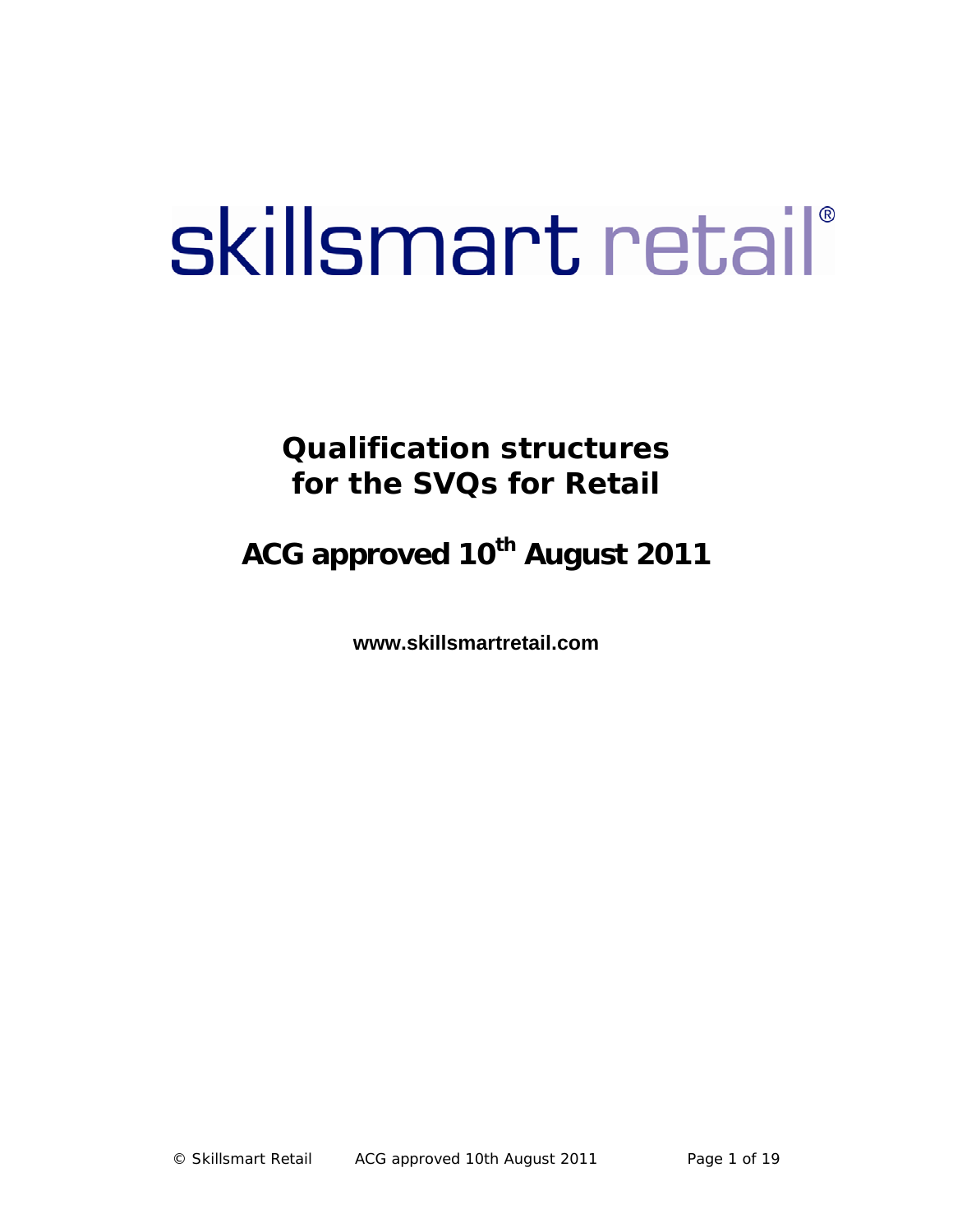#### **Published by:**

Skillsmart Retail Ltd The Sector Skills Council for Retail 4th Floor 93 Newman Street London W1T 3EZ

Tel: 020 7462 5060 Fax: 020 7462 5061 Email: contactus@skillsmartretail.com Web: www.skillsmartretail.com

© Copyright Skillsmart Retail Ltd

This publication is sold subject to the conditions that it shall not, by any way of trade or otherwise, be lent, resold, hired out or otherwise circulated without the publisher's prior consent in any form and without a similar condition being imposed on the subsequent purchaser.

All rights reserved. No part of this publication may be reproduced or transmitted in any form or by any means, electronic or mechanical, including photocopying, recording, or any information storage or retrieval system, without the permission from the publisher.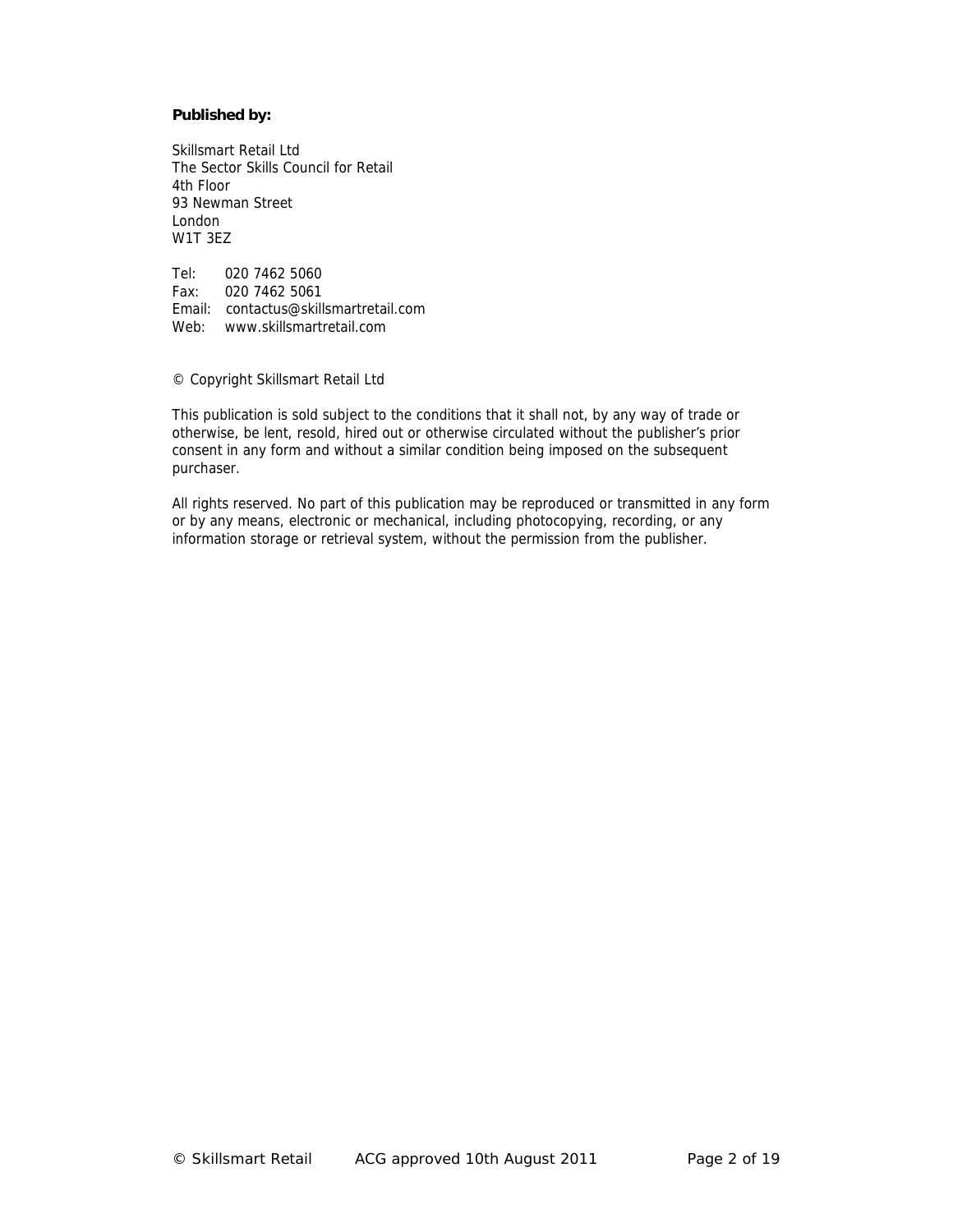#### **The overall SCQF level of this qualification is Level 4**.

Candidates must successfully complete a total of **five** units. These units will comprise:

The mandatory unit E.03 (SCQF level 4)

**and** 

Three optional units at SCQF level 4

**and** 

One further unit, which may be taken:

From the optional units at SCQF level 4

**or** 

From the optional units at SCQF level 5

#### **Mandatory Unit**

Candidates must achieve the following unit:

SCQF 4 Unit E.03 Work effectively in your retail team

#### **Optional Units**

Candidates must achieve a further **four** units. **At least three** of these must be chosen from the following units at **SCQF level 4**:

#### **Stock management**

| SCQF 4        | Unit B.01                    | Move goods and materials manually in a retail environment             |
|---------------|------------------------------|-----------------------------------------------------------------------|
|               | SCQF 4 Unit B.08             | Process donated goods for resale or recycling in a retail environment |
|               | SCQF 4 Unit B.29             | Load orders for despatch from a retail store to customers             |
|               | <b>Product expertise</b>     |                                                                       |
|               | SCQF 4 Unit B.20             | Contribute to food safety in a retail environment                     |
|               | SCQF 4 Unit C.58             | Provide a counter/takeaway service                                    |
|               |                              | (People 1 <sup>st</sup> ) <b>Replaces C.44</b>                        |
| Merchandising |                              |                                                                       |
|               | SCQF 4 Unit B.02             | Keep stock at required levels in a retail environment                 |
|               | SCQF 4 Unit C.51             | Contribute to monitoring and maintaining ease of shopping in a retail |
|               |                              | sales area                                                            |
|               | <b>Customer service</b>      |                                                                       |
|               | SCQF 4 Unit C.01             | Wrap and pack goods for customers in a retail environment             |
|               | Organisational effectiveness |                                                                       |
|               | SCQF 4 Unit E.01             | Help to keep the retail unit secure                                   |
|               | SCQF 4 Unit E.02             | Help to maintain health and safety in a retail environment            |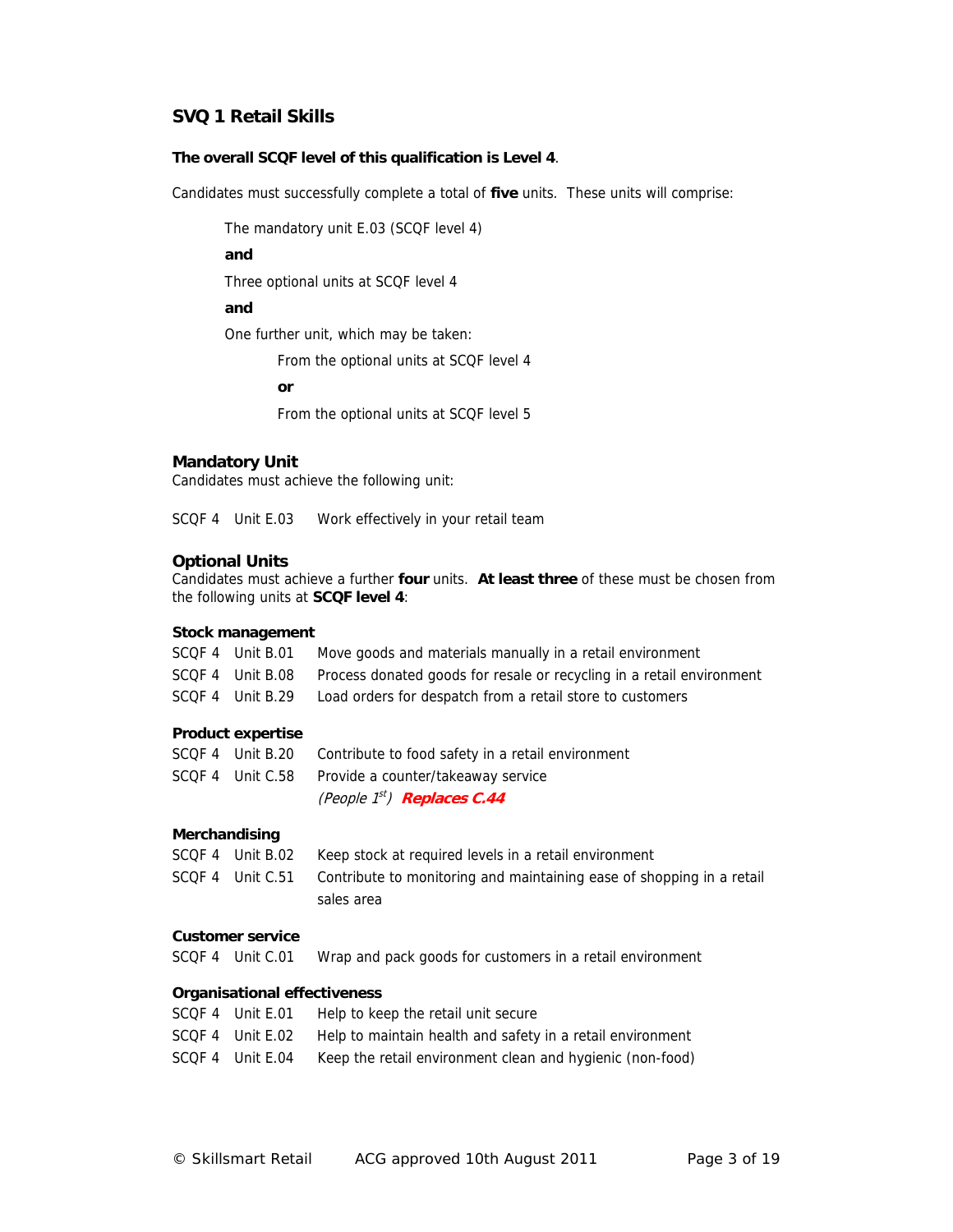continued from previous page

A **maximum of one SCQF level 5** unit can be taken from:

#### **Sales**

| SCQF 5 Unit C.03 | Help customers choose products in a retail environment              |
|------------------|---------------------------------------------------------------------|
| SCQF 5 Unit C.04 | Maximise product sales in a retail environment                      |
| SCQF 5 Unit C.05 | Provide information and advice to customers in a retail environment |
| SCQF 5 Unit C.06 | Demonstrate products to customers in a retail environment           |
| SCQF 5 Unit C.12 | Promote loyalty schemes to customers in a retail environment        |
| SCQF 5 Unit C.47 | Promote the store's credit card to customers                        |
| SCQF 5 Unit C.52 | Help customers to apply for the store's credit card and associated  |
|                  | insurance products                                                  |

#### **Stock management**

| SCOF 5 Unit B.03 | Receive goods and materials into storage in a retail environment       |
|------------------|------------------------------------------------------------------------|
| SCQF 5 Unit B.04 | Put goods and materials into storage in a retail environment           |
| SCQF 5 Unit B.06 | Process customer orders for goods in a retail environment              |
| SCOF 5 Unit B.28 | Pick products in a retail store to fulfil customer orders              |
| SCQF 5 Unit B.30 | Check stock levels and sort out problems with stock levels in a retail |
|                  | store                                                                  |
| SCQF 5 Unit E.20 | Prepare newspapers and magazines for return to the merchandiser        |

#### **Product expertise**

Clothing and footwear

|  | SCQF 5 Unit C.17 Provide the lingerie fitting service in a retail environment        |
|--|--------------------------------------------------------------------------------------|
|  | SCQF 5 Unit C.48 Provide service to customers in the dressing room of a retail store |

#### Food and drink

| SCOF <sub>5</sub> | Unit $B.10$ | Process bake-off products for sale in a retail environment               |
|-------------------|-------------|--------------------------------------------------------------------------|
| SCQF <sub>5</sub> | Unit B.12   | Process greengrocery products for sale in a retail environment           |
| SCQF <sub>5</sub> | Unit $B.13$ | Finish meat products by hand in a retail environment                     |
| SCQF <sub>5</sub> | Unit B.21   | Maintain food safety while working with food in a retail environment     |
| SCQF <sub>5</sub> | Unit B.31   | Hand-process fish in a retail environment Replaces B.11                  |
| SCQF <sub>5</sub> | Unit B.32   | Contribute to the control and efficiency of dough production in a retail |
|                   |             | environment <b>Replaces B.17</b>                                         |
| SCQF <sub>5</sub> | Unit B.33   | Select weigh and measure bakery ingredients (Improve)                    |
|                   |             | <b>Replaces B.18</b>                                                     |
| SCQF <sub>5</sub> | Unit B.34   | Hand divide, mould and shape fermented doughs (Improve)                  |
|                   |             | <b>Replaces B.19</b>                                                     |
| SCQF <sub>5</sub> | Unit C.49   | Promote sales of food or drink products by offering samples to           |
|                   |             | customers                                                                |
| SCQF <sub>5</sub> | Unit C.54   | Help customers to choose delicatessen products in a retail outlet        |
| SCQF <sub>5</sub> | Unit C.55   | Portion delicatessen products in a retail outlet to meet individual      |
|                   |             | customers' requirements                                                  |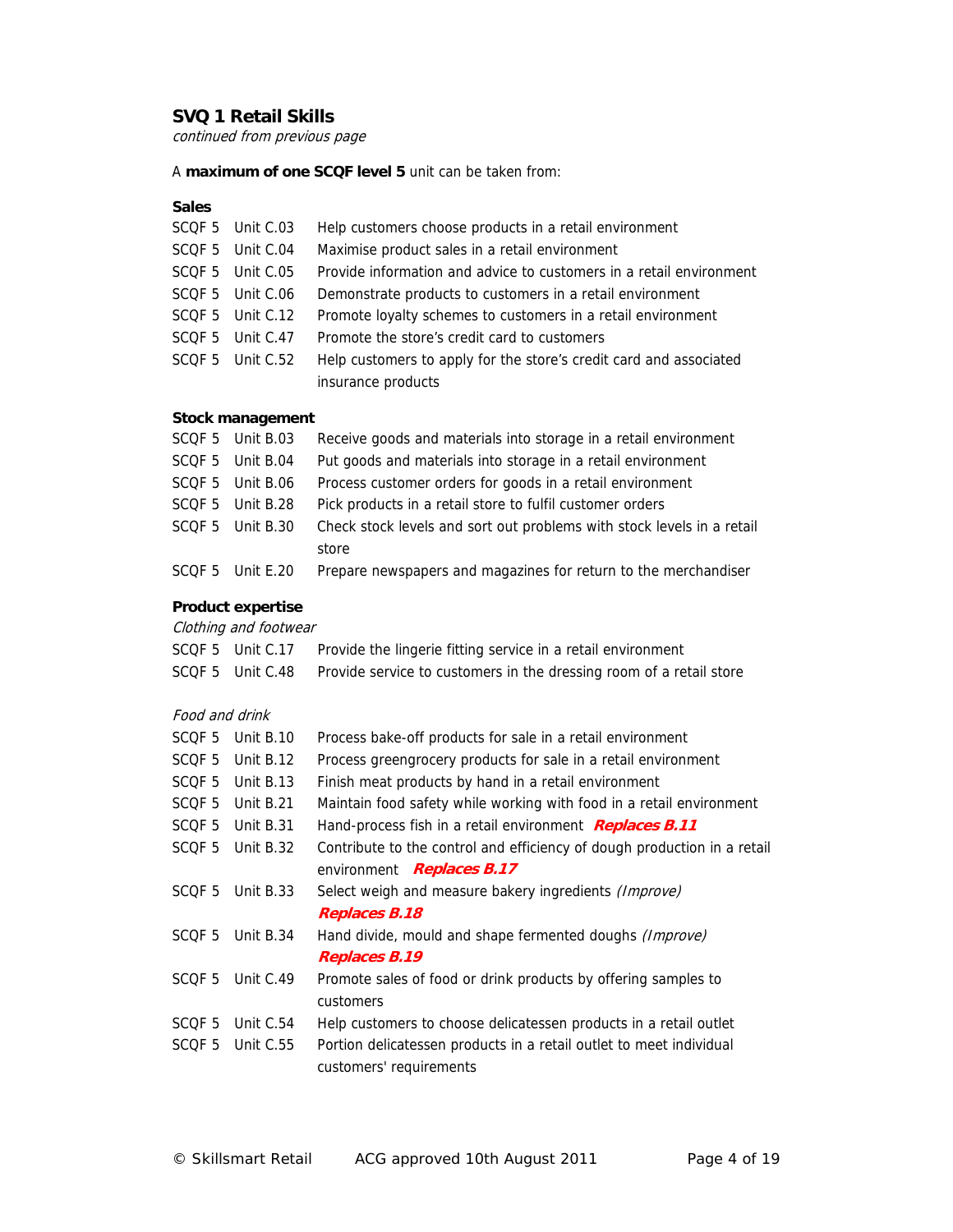continued from previous page

# **Product expertise**

|                   | Home and garden |                                                                            |  |
|-------------------|-----------------|----------------------------------------------------------------------------|--|
| SCQF <sub>5</sub> | Unit C.40       | Establish customer needs and provide advice regarding tiling products      |  |
| SCOF 5            | Unit C.41       | Advise customers upon measuring and planning for the fixing of tiles       |  |
| SCQF <sub>5</sub> | Unit C.42       | Advise customers upon the fixing of tiles                                  |  |
|                   |                 |                                                                            |  |
| Motor fuel        |                 |                                                                            |  |
| SCOF <sub>5</sub> | Unit $B.23$     | Receive driver-controlled deliveries of fuel on a petrol forecourt         |  |
| SCQF <sub>5</sub> | Unit B.24       | Control deliveries of motor fuel on a forecourt                            |  |
| SCQF <sub>5</sub> | Unit C.39       | Process the self-service dispensing and purchase of motor fuel             |  |
|                   |                 | on a forecourt                                                             |  |
|                   |                 |                                                                            |  |
| Other             |                 |                                                                            |  |
| SCOF <sub>5</sub> | Unit B.09       | Prepare products for sale to customers in a retail environment             |  |
| SCOF <sub>5</sub> | Unit C.11       | Assemble retail products in customer's home/workplace                      |  |
| SCQF <sub>5</sub> | Unit C.35       | Promote beauty products to retail customers                                |  |
| SCQF <sub>5</sub> | Unit C.37       | Help customers to buy National Lottery products in a retail<br>environment |  |
| SCQF <sub>5</sub> | Unit $C.43$     | Maintain a display of cut flowers in a retail store                        |  |
| SCQF <sub>5</sub> | Unit $C.50$     | Deliver retail products to the customer's premises                         |  |
| Merchandising     |                 |                                                                            |  |
| SCOF <sub>5</sub> | Unit B.05       | Keep stock on sale at required levels in a retail environment              |  |

# **Visual merchandising**

|                   | SCQF 5 Unit C.02 | Display stock to promote sales to customers in a retail environment |
|-------------------|------------------|---------------------------------------------------------------------|
| SCQF <sub>5</sub> | Unit C.18        | Follow guidelines for planning and preparing visual merchandising   |
|                   |                  | displays                                                            |
|                   | SCQF 5 Unit C.19 | Follow guidelines for dressing visual merchandising displays        |
|                   | SCQF 5 Unit C.20 | Order graphic materials for visual merchandising displays           |
|                   | SCOF 5 Unit C.21 | Dismantle and store visual merchandising displays                   |
| SCQF 5            | Unit C.22        | Make props for visual merchandising displays                        |
|                   | SCOF 5 Unit C.23 | Put visual merchandising displays together                          |
|                   |                  |                                                                     |

#### **Management and leadership**

```
SCQF 5 Unit E.16 Allocate and check work in your team 
        (CfA Business Skills @ Work)
```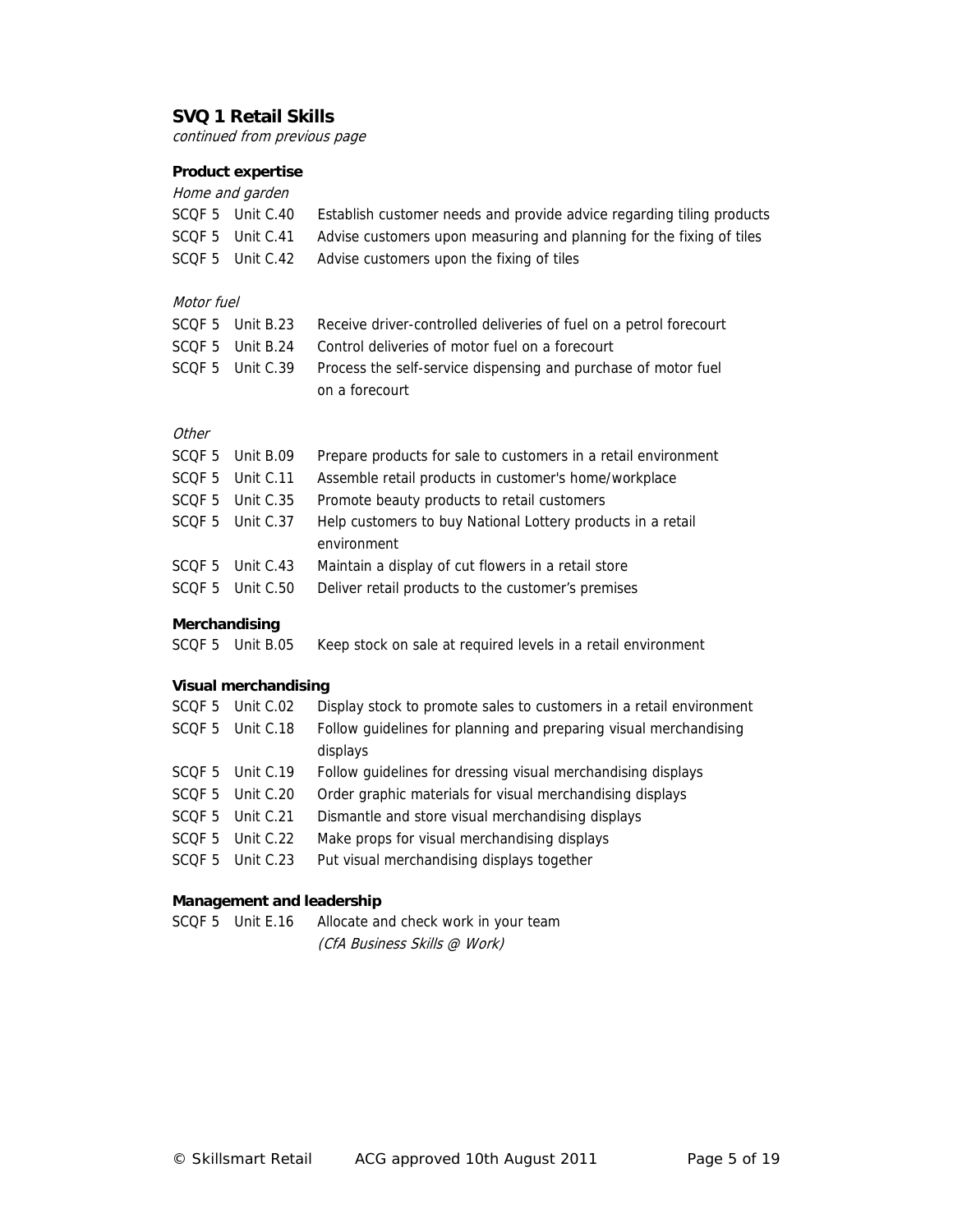continued from previous page

# **Finance and administration**

| SCQF <sub>5</sub> | Unit C.08               | Process payments for purchases in a retail environment                                 |
|-------------------|-------------------------|----------------------------------------------------------------------------------------|
| SCQF <sub>5</sub> | Unit C.09               | Process payments and credit applications for purchases in a retail<br>environment      |
| SCQF <sub>5</sub> | Unit $C.10$             | Process cash and credit transactions in a retail environment                           |
| SCQF <sub>5</sub> | Unit C.36               | Follow point-of-sale procedures for age-restricted products in a retail<br>environment |
| SCQF 5            | Unit C.46               | Cash up in a retail store                                                              |
| SCQF 5            | Unit E.22               | Check the accuracy of records of hours worked in a retail store                        |
|                   | <b>Customer service</b> |                                                                                        |
|                   | SCQF 5 Unit B.07        | Process returned goods and materials in a retail environment                           |
| SCQF <sub>5</sub> | Unit D.10               | Give customers a positive impression of yourself and your organisation                 |
|                   |                         | (CfA Business Skills @ Work)                                                           |
| SCQF <sub>5</sub> | Unit D.11               | Support customer service improvements                                                  |
|                   |                         | (CfA Business Skills @ Work)                                                           |
| SCQF <sub>5</sub> | Unit D.12               | Resolve customer service problems                                                      |
|                   |                         | (CfA Business Skills @ Work)                                                           |
|                   |                         | <i>D.10-D.12 replace D.1-D.3</i>                                                       |

# **Organisational effectiveness**

|  |  | SCQF 5 Unit E.06 Help to maintain health and safety in a retail environment |
|--|--|-----------------------------------------------------------------------------|
|--|--|-----------------------------------------------------------------------------|

SCQF 5 Unit E.07 Help to keep the retail unit secure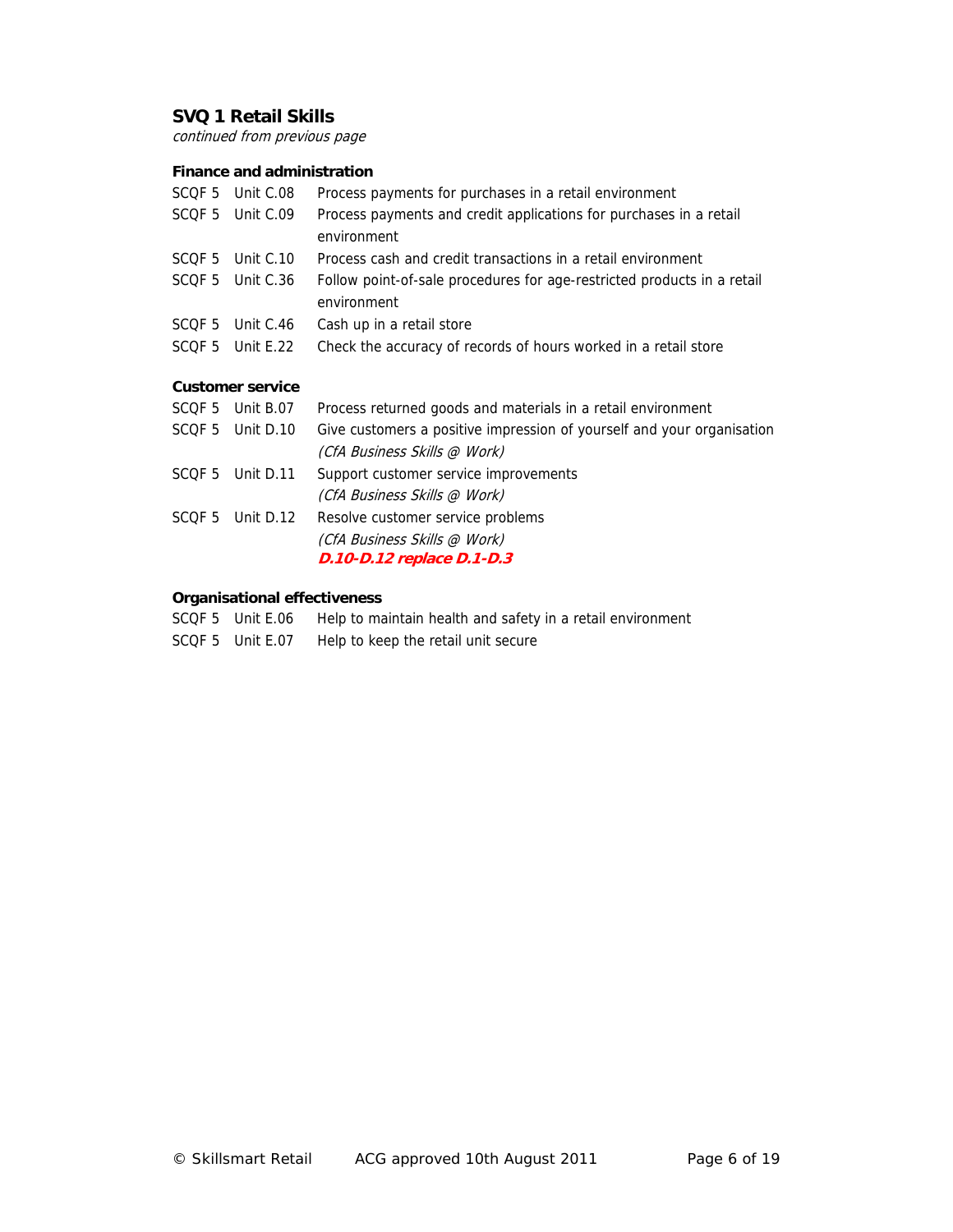#### **The overall SCQF level of this qualification is Level 5**.

Candidates must successfully complete a total of **six** units. These units will comprise:

The mandatory unit E.19 (SCQF level 5)

#### **and**

Five optional units, which may be:

**Five** units at SCQF level **5**

**or** 

**Four** units at SCQF level **5** and **one** unit at SCQF level **4**

**or** 

**Four** units at SCQF level **5** and **one** unit at SCQF level **6 or above**

or

**Three** units at SCQF level **5**, the SCQF level 6 unit **E.15** and **one** other unit at SCQF level **6** or above

**NB:** Units at SCQF level 4 cannot be combined with units at SCQF level 6 or above.

#### **Mandatory Unit**

Candidates must achieve the following unit:

SCQF 5 Unit E.19 Work effectively in your retail team

#### **Optional Units**

Candidates must achieve a further **five** units. **At least four** of these must be chosen from the following units at **SCQF level 5**:

#### **Sales**

| SCQF 5 Unit C.03 | Help customers choose products in a retail environment              |
|------------------|---------------------------------------------------------------------|
| SCQF 5 Unit C.04 | Maximise product sales in a retail environment                      |
| SCQF 5 Unit C.05 | Provide information and advice to customers in a retail environment |
| SCQF 5 Unit C.06 | Demonstrate products to customers in a retail environment           |
| SCQF 5 Unit C.12 | Promote loyalty schemes to customers in a retail environment        |
| SCQF 5 Unit C.47 | Promote the store's credit card to customers                        |
| SCQF 5 Unit C.52 | Help customers to apply for the store's credit card and associated  |
|                  | insurance products                                                  |

#### **Stock management**

| SCOF 5 Unit B.03 | Receive goods and materials into storage in a retail environment       |
|------------------|------------------------------------------------------------------------|
| SCQF 5 Unit B.04 | Put goods and materials into storage in a retail environment           |
| SCQF 5 Unit B.06 | Process customer orders for goods in a retail environment              |
| SCQF 5 Unit B.28 | Pick products in a retail store to fulfil customer orders              |
| SCOF 5 Unit B.30 | Check stock levels and sort out problems with stock levels in a retail |
|                  | store                                                                  |
| SCOF 5 Unit E.20 | Prepare newspapers and magazines for return to the merchandiser        |
|                  |                                                                        |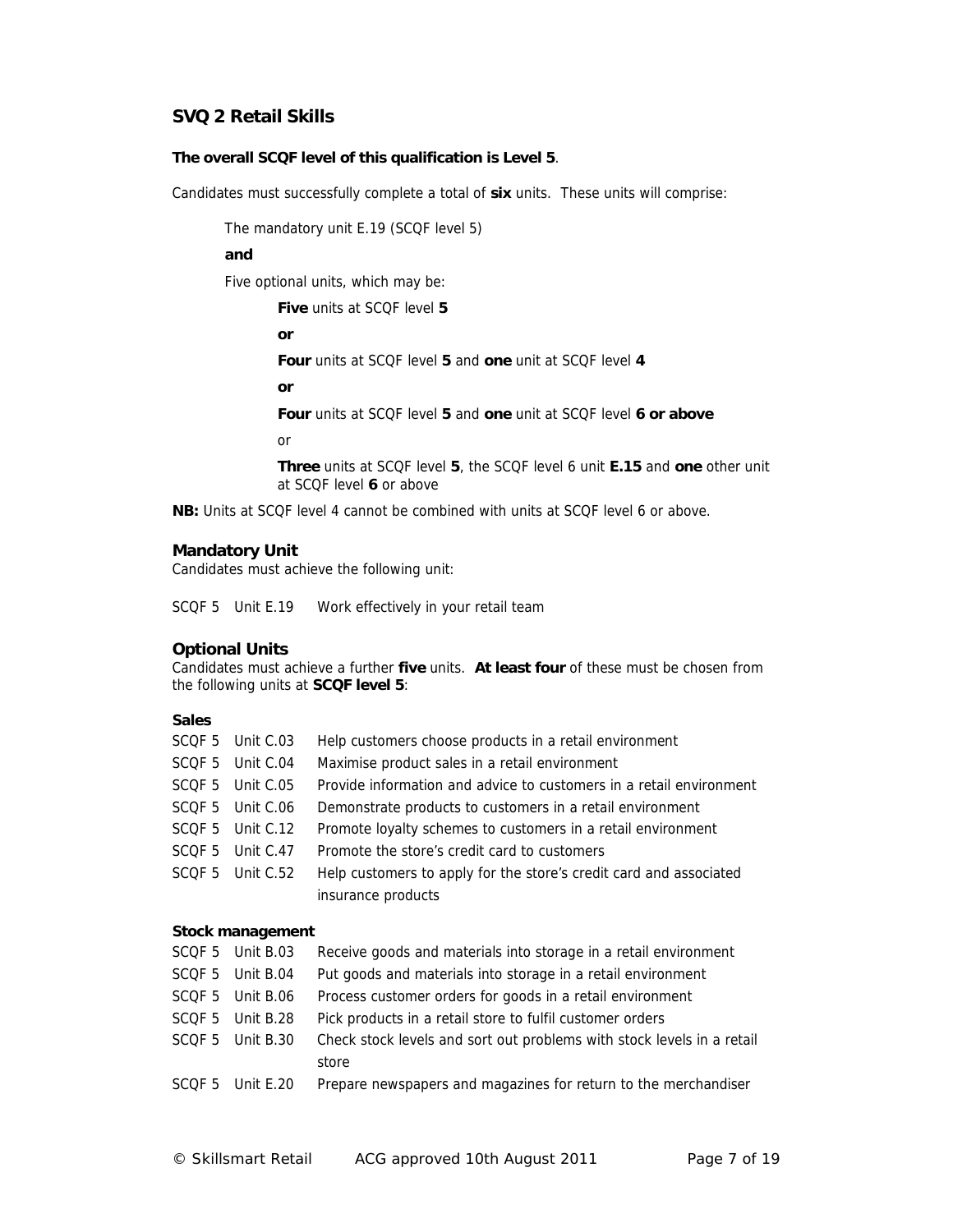continued from previous page

# **Product expertise**

| Clothing and footwear |                  |                                                                                                       |  |
|-----------------------|------------------|-------------------------------------------------------------------------------------------------------|--|
|                       | SCQF 5 Unit C.17 | Provide the lingerie fitting service in a retail environment                                          |  |
| SCQF <sub>5</sub>     | Unit C.48        | Provide service to customers in the dressing room of a retail store                                   |  |
| Food and drink        |                  |                                                                                                       |  |
| SCQF <sub>5</sub>     | Unit B.10        | Process bake-off products for sale in a retail environment                                            |  |
| SCQF 5                | Unit B.12        | Process greengrocery products for sale in a retail environment                                        |  |
| SCQF 5                | Unit B.13        | Finish meat products by hand in a retail environment                                                  |  |
| SCQF 5                | Unit B.21        | Maintain food safety while working with food in a retail environment                                  |  |
| SCQF <sub>5</sub>     | Unit B.31        | Hand-process fish in a retail environment Replaces B.11                                               |  |
| SCQF 5                | Unit B.32        | Contribute to the control and efficiency of dough production in a retail<br>environment Replaces B.17 |  |
| SCQF <sub>5</sub>     | Unit B.33        | Select weigh and measure bakery ingredients (Improve)                                                 |  |
|                       |                  | <b>Replaces B.18</b>                                                                                  |  |
| SCQF <sub>5</sub>     | Unit B.34        | Hand divide, mould and shape fermented doughs (Improve)<br>Replaces B.19                              |  |
| SCQF <sub>5</sub>     | Unit C.49        | Promote sales of food or drink products by offering samples to<br>customers                           |  |
| SCQF <sub>5</sub>     | Unit C.54        | Help customers to choose delicatessen products in a retail outlet                                     |  |
|                       |                  | SCQF <sub>5</sub><br>Unit C.55<br>Portion delicatessen products in a retail                           |  |
|                       |                  | outlet to meet individual customers' requirements                                                     |  |
|                       | Home and garden  |                                                                                                       |  |
|                       | SCQF 5 Unit C.40 | Establish customer needs and provide advice regarding tiling products                                 |  |
|                       | SCQF 5 Unit C.41 | Advise customers upon measuring and planning for the fixing of tiles                                  |  |
| SCQF 5                | Unit C.42        | Advise customers upon the fixing of tiles                                                             |  |
| Motor fuel            |                  |                                                                                                       |  |
| SCQF <sub>5</sub>     | Unit B.23        | Receive driver-controlled deliveries of fuel on a petrol forecourt                                    |  |
|                       | SCQF 5 Unit B.24 | Control deliveries of motor fuel on a forecourt                                                       |  |
| SCQF <sub>5</sub>     | Unit C.39        | Process the self-service dispensing and purchase of motor fuel                                        |  |
|                       |                  | on a forecourt                                                                                        |  |
| Other                 |                  |                                                                                                       |  |
| SCQF <sub>5</sub>     | Unit B.09        | Prepare products for sale to customers in a retail environment                                        |  |
| SCQF <sub>5</sub>     | Unit C.11        | Assemble retail products in customer's home/workplace                                                 |  |
| SCQF <sub>5</sub>     | Unit C.35        | Promote beauty products to retail customers                                                           |  |
| SCQF <sub>5</sub>     | Unit C.37        | Help customers to buy National Lottery products in a retail<br>environment                            |  |
| SCQF <sub>5</sub>     | Unit C.43        | Maintain a display of cut flowers in a retail store                                                   |  |
| SCQF <sub>5</sub>     | Unit C.50        | Deliver retail products to the customer's premises                                                    |  |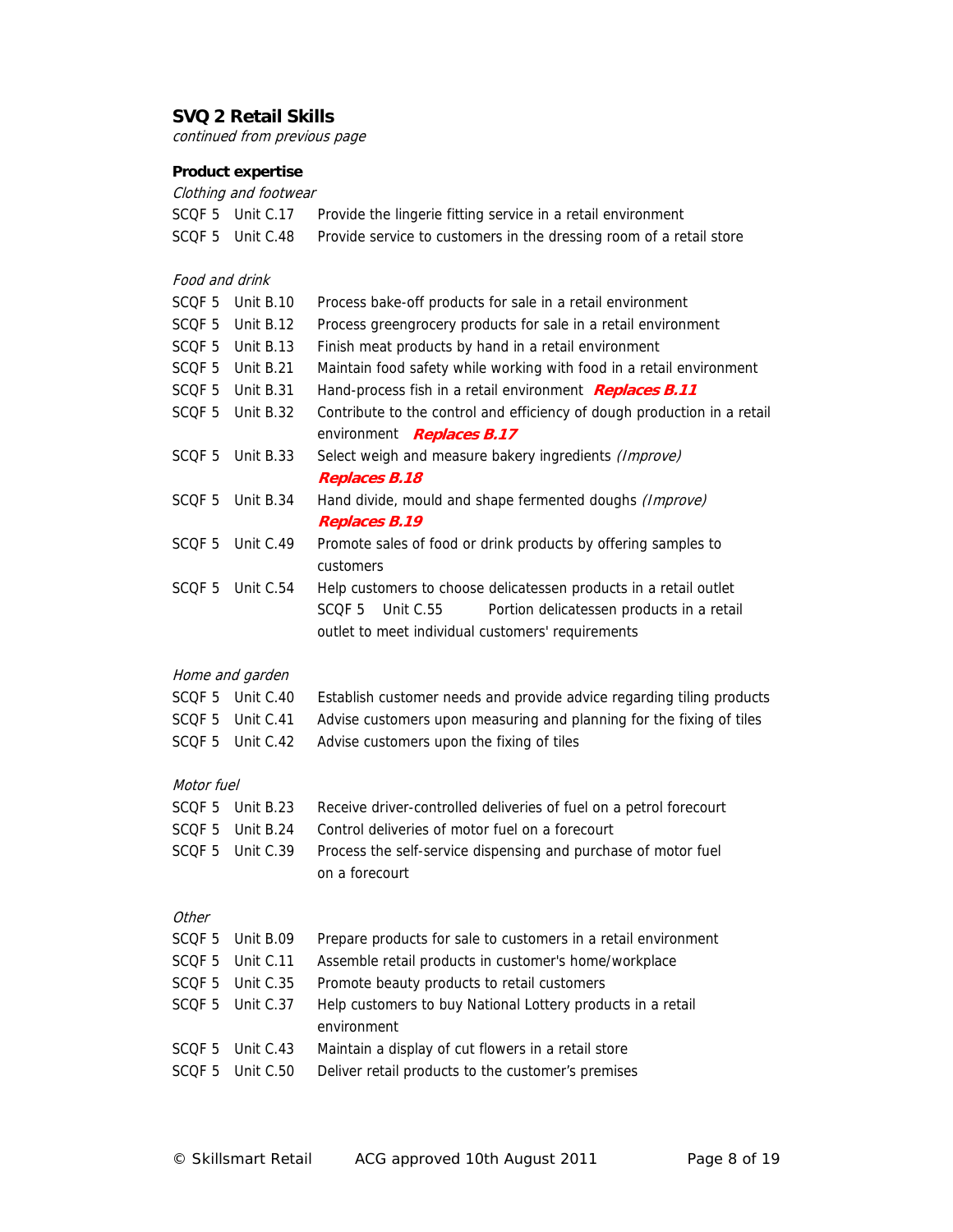continued from previous page

#### **Merchandising**

SCQF 5 Unit B.05 Keep stock on sale at required levels in a retail environment

#### **Visual merchandising**

|        | SCQF 5 Unit C.02 | Display stock to promote sales to customers in a retail environment |
|--------|------------------|---------------------------------------------------------------------|
| SCOF 5 | Unit C.18        | Follow guidelines for planning and preparing visual merchandising   |
|        |                  | displays                                                            |
|        | SCQF 5 Unit C.19 | Follow guidelines for dressing visual merchandising displays        |
|        | SCOF 5 Unit C.20 | Order graphic materials for visual merchandising displays           |
|        | SCOF 5 Unit C.21 | Dismantle and store visual merchandising displays                   |
| SCOF 5 | Unit C.22        | Make props for visual merchandising displays                        |
| SCOF 5 | Unit C.23        | Put visual merchandising displays together                          |

#### **Management and leadership**

| SCQF 5 Unit E.16 | Allocate and check work in your team |
|------------------|--------------------------------------|
|                  | (CfA Business Skills @ Work)         |

#### **Finance and administration**

| SCOF 5 Unit C.08 | Process payments for purchases in a retail environment                  |
|------------------|-------------------------------------------------------------------------|
| SCQF 5 Unit C.09 | Process payments and credit applications for purchases in a retail      |
|                  | environment                                                             |
| SCOF 5 Unit C.10 | Process cash and credit transactions in a retail environment            |
| SCQF 5 Unit C.36 | Follow point-of-sale procedures for age-restricted products in a retail |
|                  | environment                                                             |
| SCOF 5 Unit C.46 | Cash up in a retail store                                               |
| SCOF 5 Unit E.22 | Check the accuracy of records of hours worked in a retail store         |

#### **Customer service**

SCQF 5 Unit B.07 Process returned goods and materials in a retail environment

Only **one** unit can count towards the qualification from the SCQF level 5 units D.10, D.11 and D.12, the SCQF level 6 units D.13, D.14, D.15 and D.16 and the SCQF level 7 unit D.17:

|                  | SCQF 5 Unit D.10 Give customers a positive impression of yourself and your organisation |
|------------------|-----------------------------------------------------------------------------------------|
|                  | (CfA Business Skills @ Work)                                                            |
| SCQF 5 Unit D.11 | Support customer service improvements                                                   |
|                  | (CfA Business Skills @ Work)                                                            |
| SCQF 5 Unit D.12 | Resolve customer service problems                                                       |
|                  | (CfA Business Skills @ Work)                                                            |
|                  | D.10-D.12 replace D.1-D.3                                                               |

#### **Organisational effectiveness**

- SCQF 5 Unit E.06 Help to maintain health and safety in a retail environment
- SCQF 5 Unit E.07 Help to keep the retail unit secure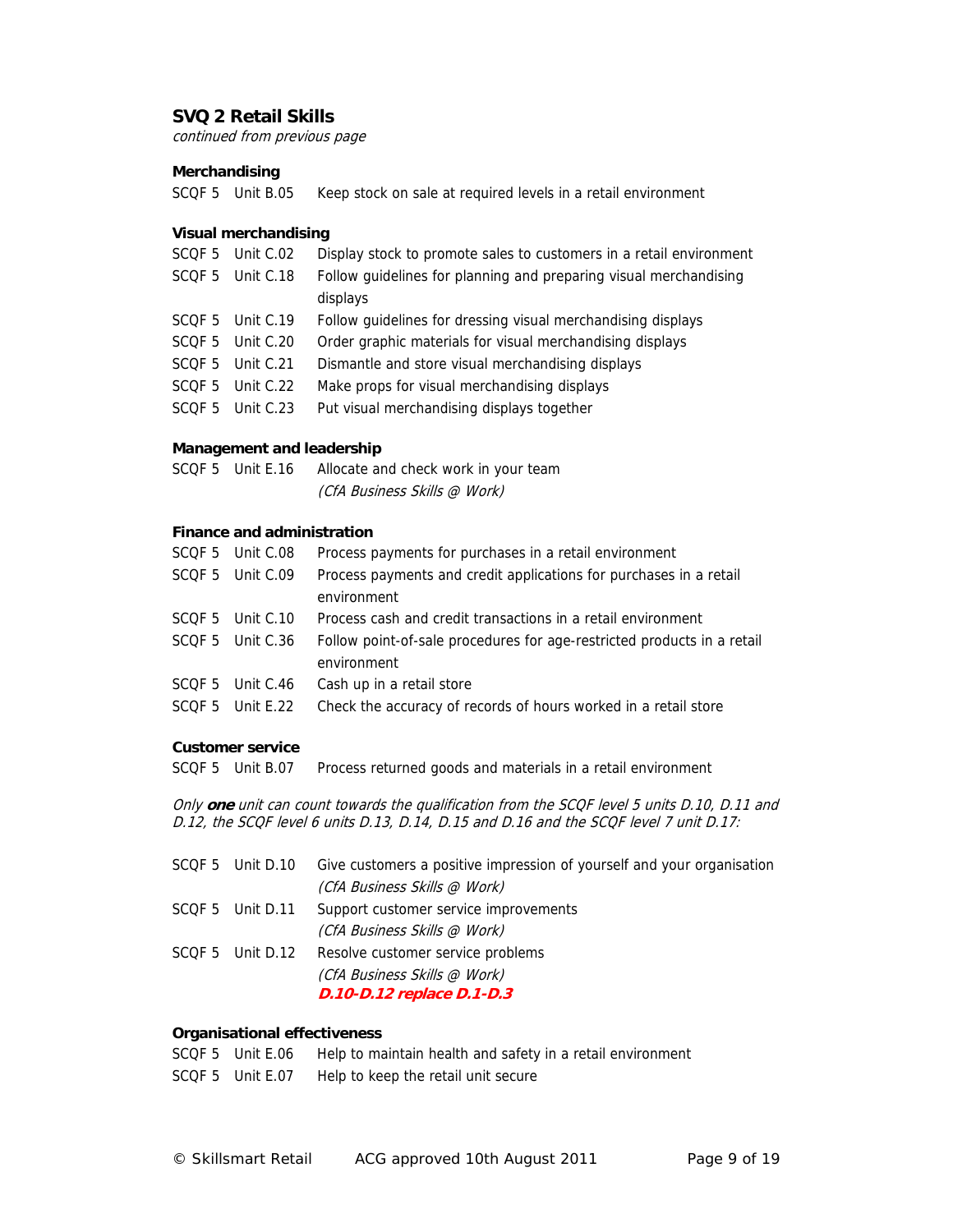continued from previous page

A **maximum of one** unit can be chosen from **either SCQF level 4**, **or SCQF level 6 and above**. The candidate is **not** allowed to choose units from **both** SCQF level 4 and SCQF level 6 or above.

#### **Units at SCQF level 4:**

| Process donated goods for resale or recycling in a retail environment<br>SCQF 4 Unit B.08 |  |
|-------------------------------------------------------------------------------------------|--|
| Contribute to food safety in a retail environment<br>SCQF 4 Unit B.20                     |  |
| Load orders for despatch from a retail store to customers<br>SCOF 4 Unit B.29             |  |
| Contribute to monitoring and maintaining ease of shopping in a retail<br>SCQF 4 Unit C.51 |  |
| sales area                                                                                |  |
| Provide a counter/takeaway service<br>SCQF 4 Unit C.58                                    |  |
| (People 1 <sup>st</sup> ) Replaces C.44                                                   |  |

#### **Units at SCQF level 6 and above**:

#### **Sales**

| SCQF 6 Unit C.07 | Process part-exchange sales transactions in a retail environment     |
|------------------|----------------------------------------------------------------------|
| SCQF 6 Unit C.30 | Develop individual retail service opportunities                      |
| SCQF 6 Unit C.31 | Provide a personalised sales and after-sales service to your retail  |
|                  | clients                                                              |
| SCQF 6 Unit C.56 | Help customers choose specialist products in a retail environment    |
| SCQF 6 Unit C.57 | Demonstrate specialist products to customers in a retail environment |
|                  | C.56 and C.57 replace C.14                                           |

#### **Stock management**

| SCQF 7 Unit B.14 | Organise the receipt and storage of goods in a retail environment |
|------------------|-------------------------------------------------------------------|
| SCOF 7 Unit B.15 | Audit stock levels and stock inventories in a retail environment  |

#### **Product expertise**

|          | Food and drink |                                                                                         |  |  |
|----------|----------------|-----------------------------------------------------------------------------------------|--|--|
| SCOF 6   | Unit B.22      | Monitor and help improve food safety in a retail environment                            |  |  |
| SCOF 6   | Unit C.45      | Help customers to choose alcoholic beverages in a retail store                          |  |  |
| Other    |                |                                                                                         |  |  |
| SCOF 6   | Unit C.38      | Assist customers to obtain appropriate insurance<br>(Financial Services Skills Council) |  |  |
| Sourcing |                |                                                                                         |  |  |
| SCOF 7   | Unit B.16      | Source required goods and services in a retail environment                              |  |  |

#### **Merchandising**

| SCOF 6 Unit C.13 | Maintain the availability of goods for sale to customers in a retail |
|------------------|----------------------------------------------------------------------|
|                  | environment                                                          |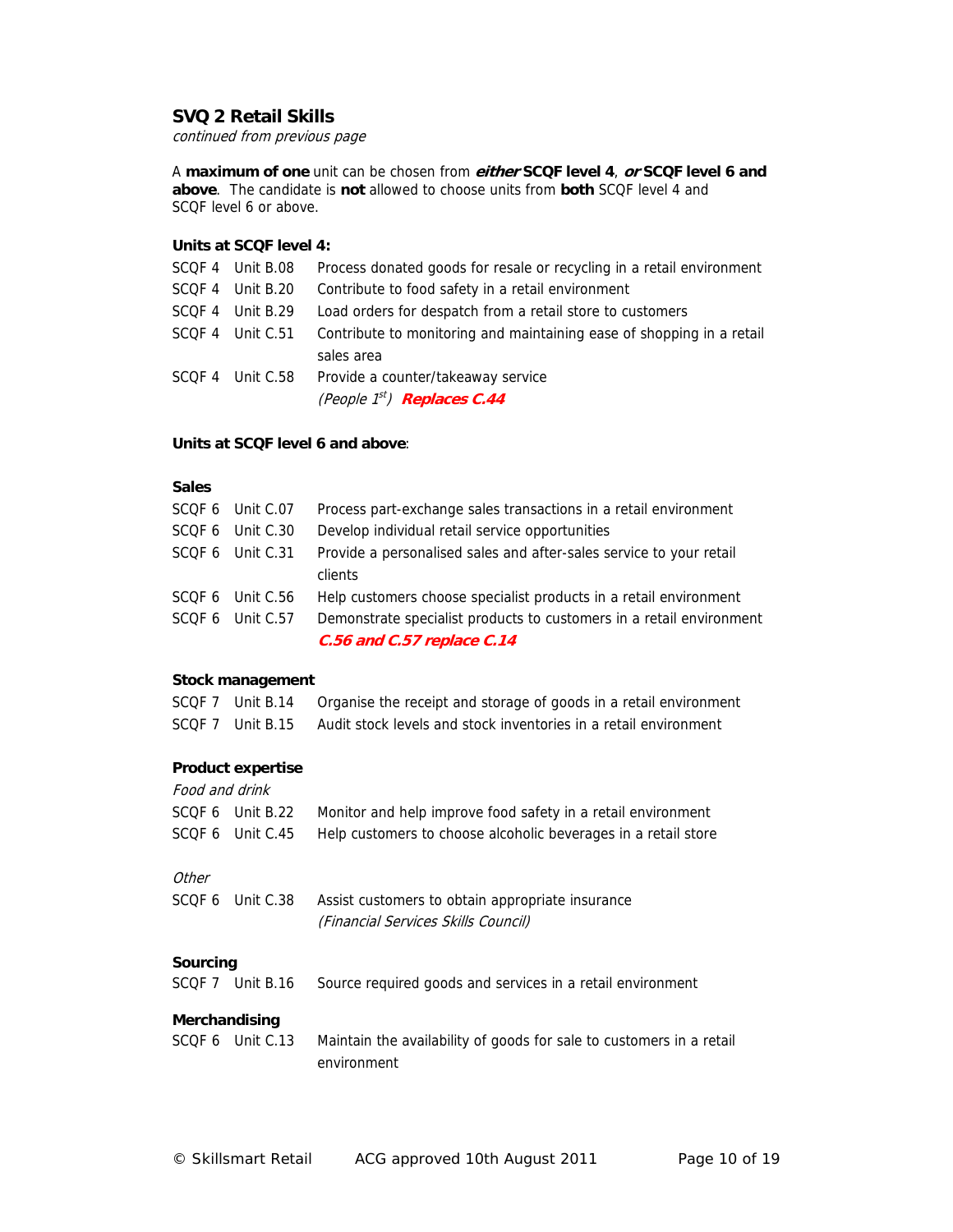continued from previous page

#### **Management and leadership**

|        | SCOF 6 Unit E.09 | Help to manage a retail team                                                                                                                                                                                                                                                        |
|--------|------------------|-------------------------------------------------------------------------------------------------------------------------------------------------------------------------------------------------------------------------------------------------------------------------------------|
|        | SCQF 6 Unit E.10 | Contribute to the continuous improvement of retail operations                                                                                                                                                                                                                       |
|        | SCOF 7 Unit E.12 | Plan, monitor and adjust staffing levels and schedules in a retail<br>environment                                                                                                                                                                                                   |
| SCOF 9 | Unit E.13        | Recruit, select and keep colleagues<br>(CfA Business Skills @ Work)                                                                                                                                                                                                                 |
|        | SCOF 6 Unit E.15 | Develop productive working relationships with colleagues<br>(CfA Business Skills @ Work) - This unit was formerly SCQF 5, and<br>to ensure continuity with the previous version of the<br>structures it may still be taken in combination with one other<br>unit at SCOF 6 or above |

#### **Developing people**

| SCOF 8 Unit E.14 | Provide learning opportunities for colleagues |
|------------------|-----------------------------------------------|
|                  | (CfA Business Skills @ Work)                  |

#### **Finance and administration**

| SCQF 6 Unit C.15 | Enable customers to apply for credit and hire purchase facilities |
|------------------|-------------------------------------------------------------------|
| SCQF 6 Unit C.16 | Evaluate the receipt of payments from customers                   |
| SCQF 6 Unit E.21 | Monitor and support secure till use during trading hours          |

#### **Customer service**

SCQF 6 Unit E.17 Monitor and evaluate the quality of service provided to your customers by external suppliers

Only **one** unit can count towards the qualification from the SCQF level 5 units D.10, D.11 and D.12, the SCQF level 6 units D.13, D.14, D.15 and D.16 and the SCQF level 7 unit D.17:

|        | SCOF 6 Unit D.13 | Organise the delivery of reliable customer service |
|--------|------------------|----------------------------------------------------|
|        |                  | (CfA Business Skills @ Work)                       |
|        | SCOF 6 Unit D.14 | Improve the customer relationship                  |
|        |                  | (CfA Business Skills @ Work)                       |
|        | SCOF 6 Unit D.15 | Work with others to improve customer service       |
|        |                  | (CfA Business Skills @ Work)                       |
|        | SCOF 6 Unit D.16 | Monitor and solve customer service problems        |
|        |                  | (CfA Business Skills @ Work)                       |
| SCOF 7 | Unit D.17        | Promote continuous improvement                     |
|        |                  | (CfA Business Skills @ Work)                       |
|        |                  | D.13-D.17 replace D.5-D.9                          |

#### **Organisational effectiveness**

| SCQF 6 Unit E.11 | Help to monitor and maintain the security of the retail unit   |
|------------------|----------------------------------------------------------------|
| SCOF 6 Unit E.18 | Monitor and maintain health and safety in a retail environment |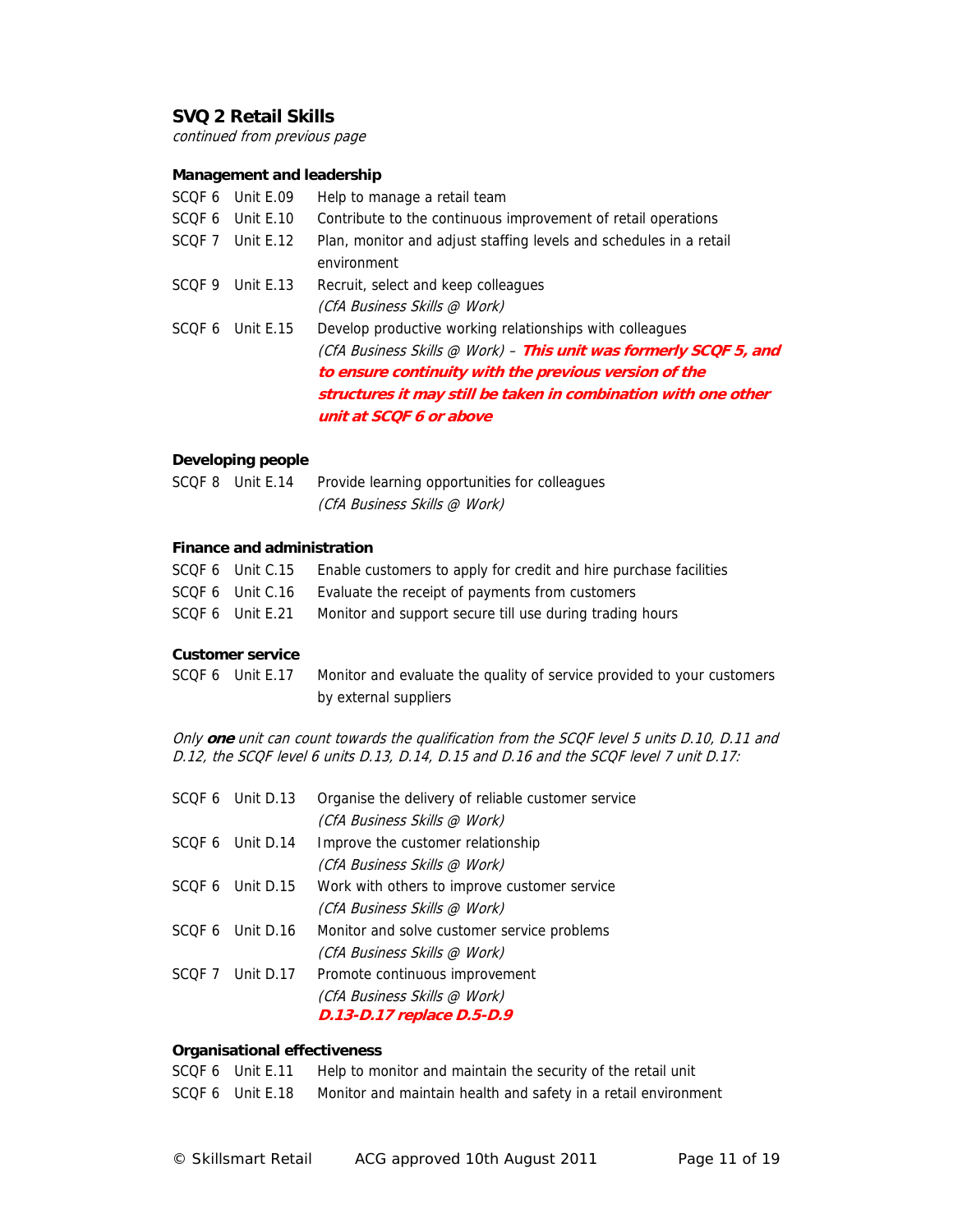continued from previous page

# **Visual merchandising**

|        | SCQF 6 Unit C.24 | Choose merchandise to feature in visual merchandising displays          |
|--------|------------------|-------------------------------------------------------------------------|
|        | SCQF 6 Unit C.25 | Plan, monitor and control how graphics are used in visual               |
|        |                  | merchandising displays                                                  |
| SCOF 6 | Unit C.26        | Monitor the effect of visual merchandising displays and layouts         |
|        | SCOF 6 Unit C.27 | Allocate, monitor and control visual merchandising project resources    |
|        |                  | against budgets                                                         |
| SCOF 6 | Unit C.28        | Contribute to developing and putting into practice the company's visual |
|        |                  | merchandising policy                                                    |
| SCOF 6 | Unit C.29        | Create plans, elevations and drawings to realise visual merchandising   |
|        |                  | ideas                                                                   |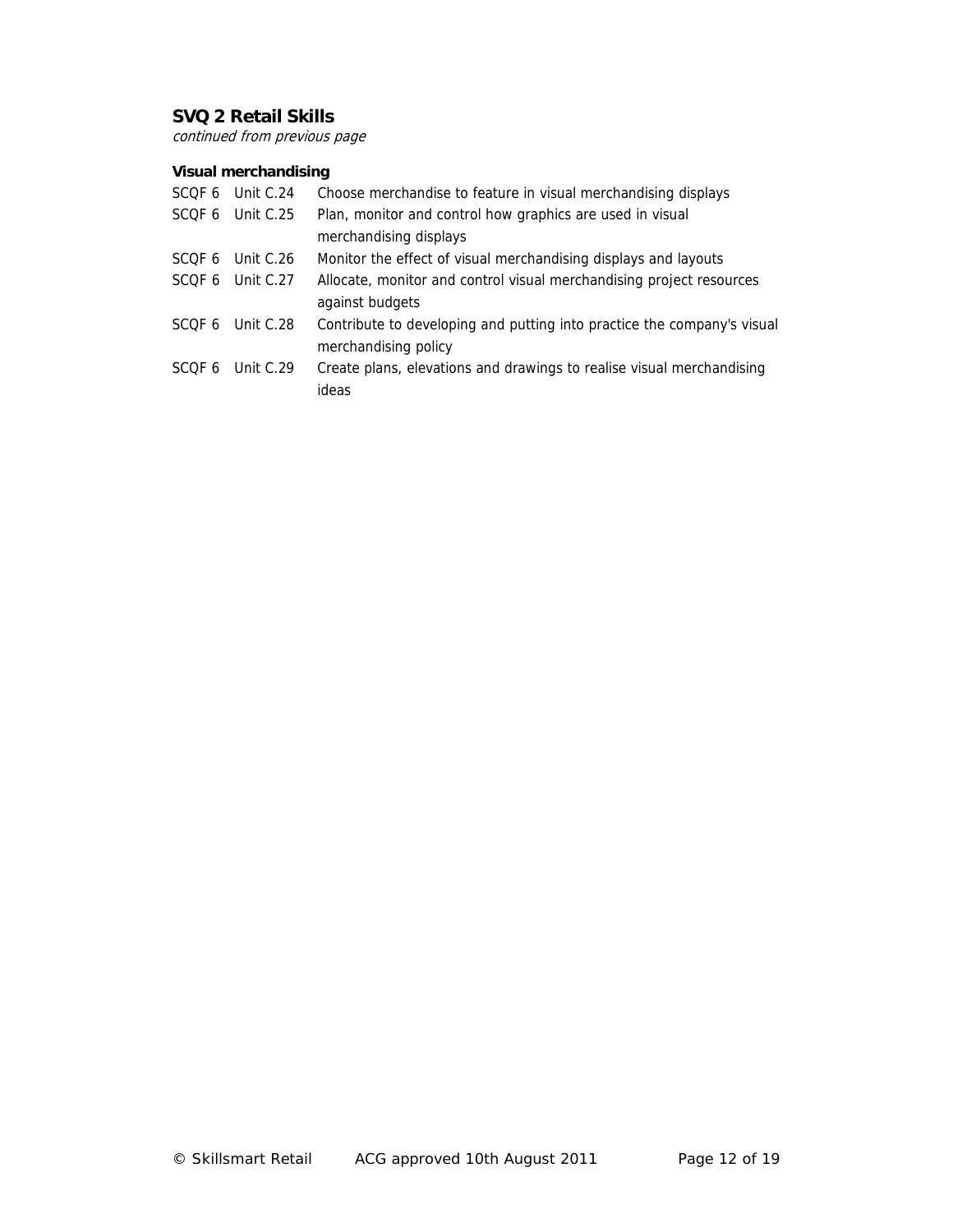# **SVQ 3 Retail (Sales Professional pathway)**

#### **The overall SCQF level of this qualification is Level 6.**

Candidates must successfully complete a total of **six** units. These units will comprise:

The mandatory unit E.08 (SCQF level 6)

#### **and**

Four optional units at SCQF level 6 or above in the Sales Professional pathway

**and** 

One further unit, which may be taken:

From the optional units at SCQF level 6 or above in the Sales Professional pathway

**or** 

From a limited selection of optional units at SCQF level 5

#### **Mandatory Unit**

Candidates must achieve the following unit:

SCQF 6 Unit E.08 Work effectively in your retail organisation

#### **Optional Units**

Candidates must achieve a further **five** units. **At least four** of these must be chosen from the following units at SCQF level 6:

#### **Sales**

| SCQF 6 Unit C.07 | Process part-exchange sales transactions in a retail environment     |
|------------------|----------------------------------------------------------------------|
| SCQF 6 Unit C.30 | Develop individual retail service opportunities                      |
| SCQF 6 Unit C.31 | Provide a personalised sales and after-sales service to your retail  |
|                  | clients                                                              |
| SCQF 6 Unit C.56 | Help customers choose specialist products in a retail environment    |
| SCQF 6 Unit C.57 | Demonstrate specialist products to customers in a retail environment |
|                  | C.56 and C.57 replace C.14                                           |

#### **Stock management**

| SCQF 7 Unit B.14 | Organise the receipt and storage of goods in a retail environment |
|------------------|-------------------------------------------------------------------|
| SCOF 7 Unit B.15 | Audit stock levels and stock inventories in a retail environment  |

#### **Product expertise**

| Food and drink |                  |                                                                |
|----------------|------------------|----------------------------------------------------------------|
|                | SCQF 6 Unit B.22 | Monitor and help improve food safety in a retail environment   |
|                | SCQF 6 Unit C.45 | Help customers to choose alcoholic beverages in a retail store |

#### **Other**

| SCQF 6 Unit C.38 | Assist customers to obtain appropriate insurance |
|------------------|--------------------------------------------------|
|                  | (Financial Services Skills Council)              |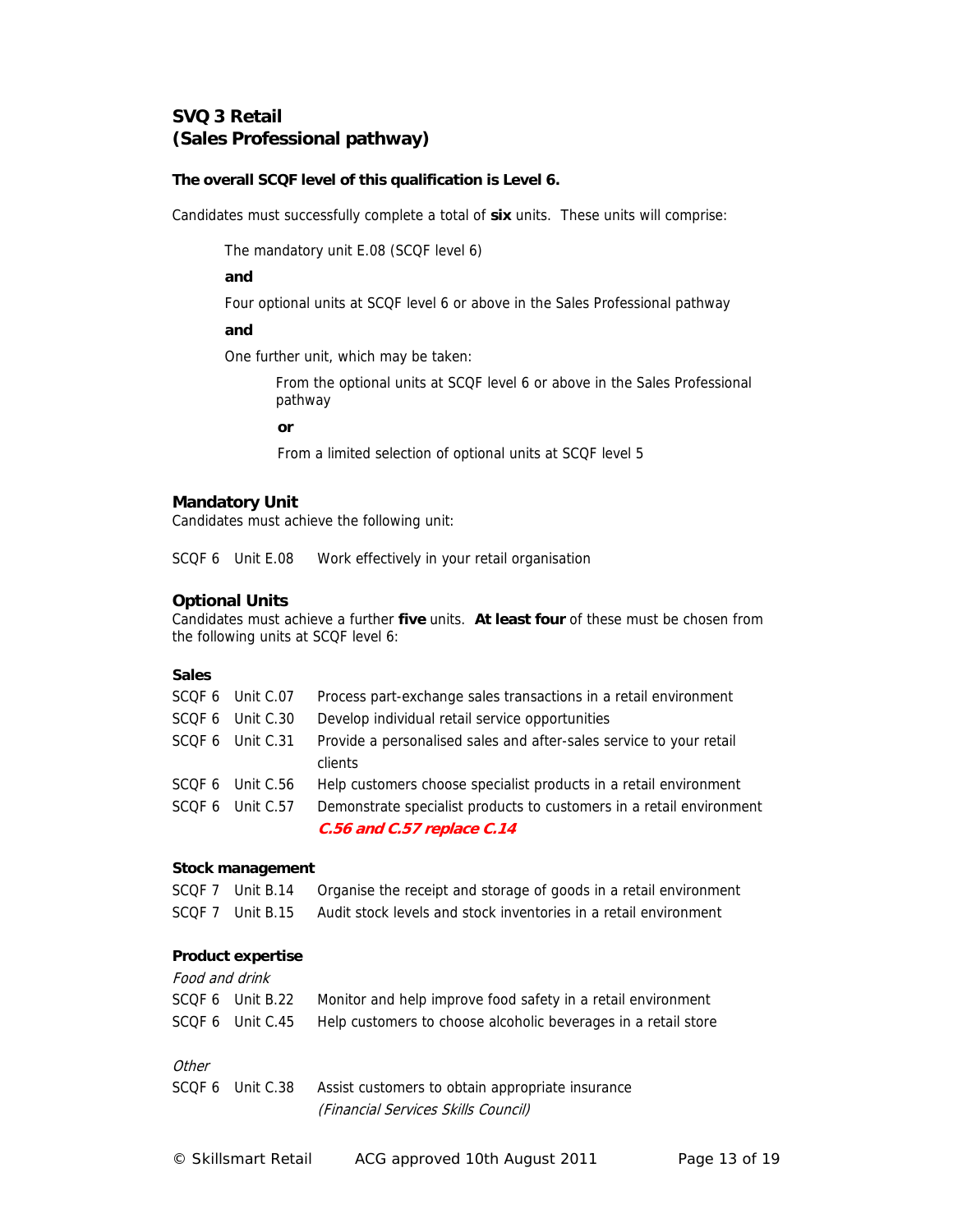# **SVQ 3 Retail (Sales Professional pathway)**

continued from previous page

#### **Sourcing**

|  | SCQF 7 Unit B.16 Source required goods and services in a retail environment |
|--|-----------------------------------------------------------------------------|

#### **Merchandising**

SCQF 6 Unit C.13 Maintain the availability of goods for sale to customers in a retail environment

#### **Management and leadership**

| Help to manage a retail team                                                 |
|------------------------------------------------------------------------------|
| Contribute to the continuous improvement of retail operations                |
| Plan, monitor and adjust staffing levels and schedules in a retail           |
| environment                                                                  |
| Develop productive working relationships with colleagues                     |
| (CfA Business Skills @ Work)                                                 |
| SCQF 6 Unit E.09<br>SCOF 6 Unit E.10<br>SCOF 7 Unit E.12<br>SCOF 6 Unit E.15 |

#### **Finance and administration**

|  | SCQF 6 Unit C.15 Enable customers to apply for credit and hire purchase facilities |
|--|------------------------------------------------------------------------------------|
|  |                                                                                    |

SCQF 6 Unit E.21 Monitor and support secure till use during trading hours

#### **Customer service**

SCQF 6 Unit E.17 Monitor and evaluate the quality of service provided to your customers by external suppliers

Only **one** unit can count towards the qualification when chosen from units D.13, D.14, D.15, D.16 and D.17:

| SCOF 6 Unit D.13 | Organise the delivery of reliable customer service |
|------------------|----------------------------------------------------|
|                  | (CfA Business Skills @ Work)                       |
| SCOF 6 Unit D.14 | Improve the customer relationship                  |
|                  | (CfA Business Skills @ Work)                       |
| SCOF 6 Unit D.15 | Work with others to improve customer service       |
|                  | (CfA Business Skills @ Work)                       |
| SCOF 6 Unit D.16 | Monitor and solve customer service problems        |
|                  | (CfA Business Skills @ Work)                       |
| SCOF 7 Unit D.17 | Promote continuous improvement                     |
|                  | (CfA Business Skills @ Work)                       |
|                  | D.13-D.17 replace D.5-D.9                          |

#### **Organisational effectiveness**

SCQF 6 Unit E.11 Help to monitor and maintain the security of the retail unit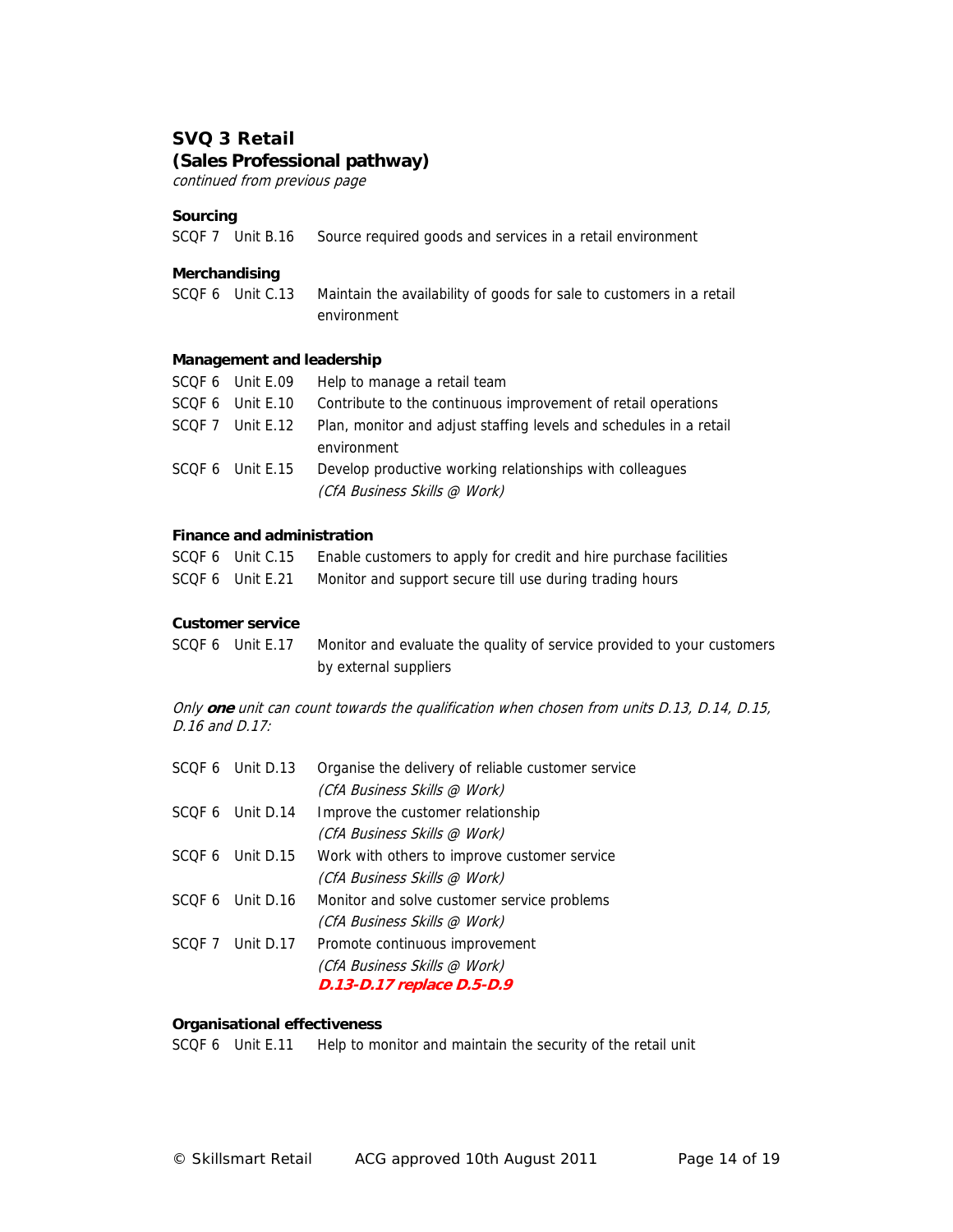# **SVQ 3 Retail (Sales Professional pathway)**

continued from previous page

A **maximum of one** unit can be chosen from the following units at **SCQF level 5:** 

#### **Sales**

|  | SCQF 5 Unit C.47 Promote the store's credit card to customers                       |
|--|-------------------------------------------------------------------------------------|
|  | SCQF 5 Unit C.52 Help customers to apply for the store's credit card and associated |
|  | insurance products                                                                  |

#### **Product expertise**

|                   | Clothing and footwear |                                                                          |
|-------------------|-----------------------|--------------------------------------------------------------------------|
|                   | SCQF 5 Unit C.17      | Provide the lingerie fitting service in a retail environment             |
|                   | SCQF 5 Unit C.48      | Provide service to customers in the dressing room of a retail store      |
| Food and drink    |                       |                                                                          |
| SCQF 5            | Unit B.10             | Process bake-off products for sale in a retail environment               |
| SCQF 5            | Unit B.12             | Process greengrocery products for sale in a retail environment           |
|                   | SCQF 5 Unit B.13      | Finish meat products by hand in a retail environment                     |
|                   | SCQF 5 Unit B.31      | Hand-process fish in a retail environment <b>Replaces B.11</b>           |
| SCQF <sub>5</sub> | Unit B.32             | Contribute to the control and efficiency of dough production in a retail |
|                   |                       | environment Replaces B.17                                                |
| SCQF 5            | Unit B.33             | Select weigh and measure bakery ingredients (Improve)                    |
|                   |                       | Replaces B.18                                                            |
| SCQF 5            | Unit B.34             | Hand divide, mould and shape fermented doughs (Improve)                  |
|                   |                       | <b>Replaces B.19</b>                                                     |
| SCQF 5            | Unit C.49             | Promote sales of food or drink products by offering samples to           |
|                   |                       | customers                                                                |
| SCQF 5            | Unit C.54             | Help customers to choose delicatessen products in a retail outlet        |
| SCQF <sub>5</sub> | Unit C.55             | Portion delicatessen products in a retail outlet to meet individual      |
|                   |                       | customers' requirements                                                  |
|                   |                       |                                                                          |

#### Home and garden

| SCOF 5 Unit C.40 | Establish customer needs and provide advice regarding tiling products |
|------------------|-----------------------------------------------------------------------|
| SCQF 5 Unit C.41 | Advise customers upon measuring and planning for the fixing of tiles  |
| SCQF 5 Unit C.42 | Advise customers upon the fixing of tiles                             |

#### **Other**

SCQF 5 Unit C.35 Promote beauty products to retail customers

#### **Finance and administration**

SCQF 5 Unit C.46 Cash up in a retail store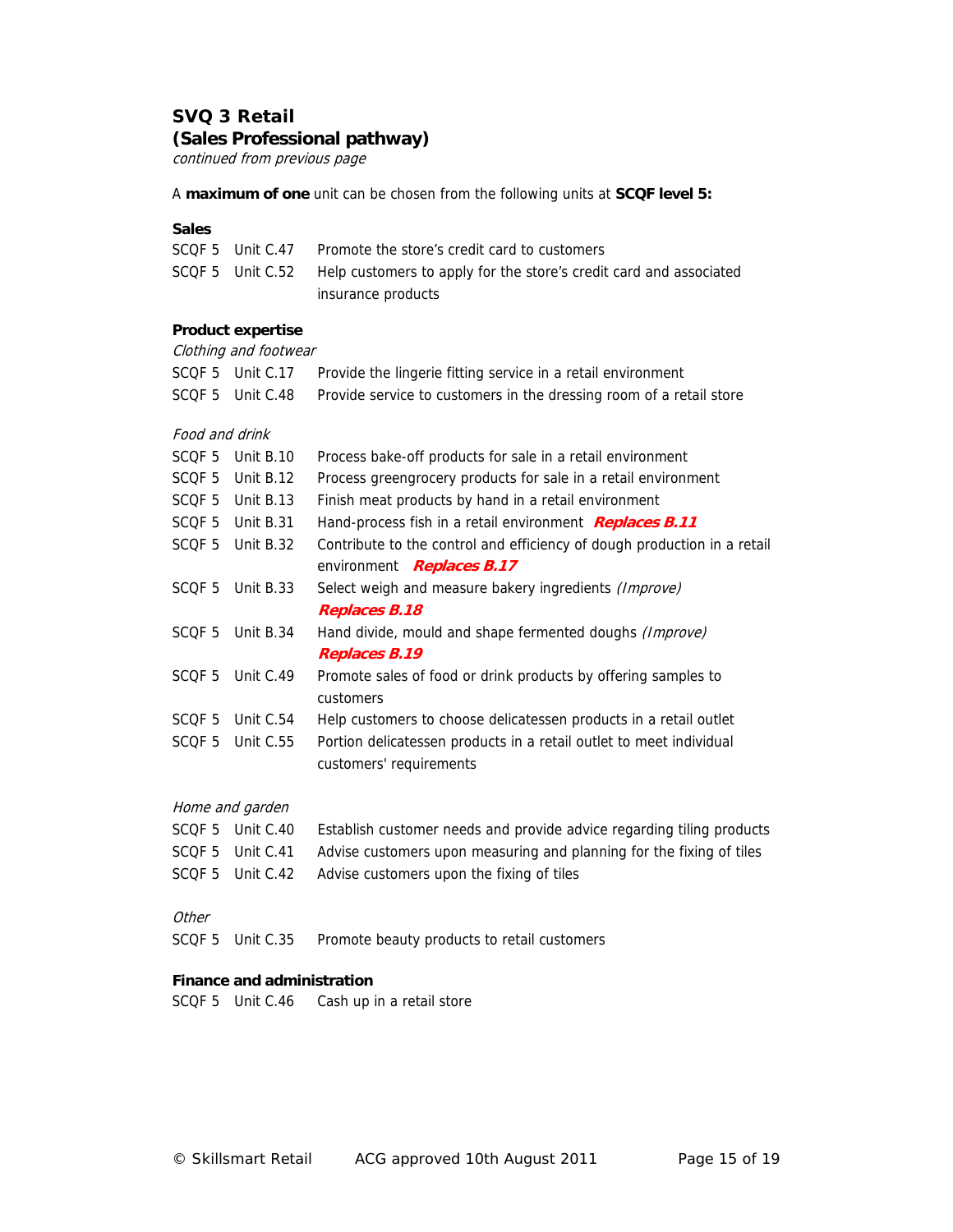# **SVQ 3 Retail (Visual Merchandising pathway)**

#### **The overall SCQF level of this qualification is Level 6.**

Candidates must successfully complete a total of **six** units. These units will comprise:

The mandatory unit E.08 (SCQF level 6)

#### **and**

Four optional units in the Visual Merchandising pathway

**and** 

One further unit, which may be taken:

From the optional units at SCQF level 6 or above in the Visual Merchandising pathway

**or** 

From a limited selection of optional units at SCQF level 5

#### **Mandatory Unit**

Candidates must achieve the following unit:

SCQF 6 Unit E.08 Work effectively in your retail organisation

#### **Optional Units**

Candidates must achieve a further **five** units. **At least four** of these must be chosen from the following units at SCQF level 6:

#### **Stock management**

SCQF 7 Unit B.14 Organise the receipt and storage of goods in a retail environment

#### **Visual merchandising**

| SCQF 6            | Unit C.24 | Choose merchandise to feature in visual merchandising displays                                  |
|-------------------|-----------|-------------------------------------------------------------------------------------------------|
| SCQF 6            | Unit C.25 | Plan, monitor and control how graphics are used in visual                                       |
|                   |           | merchandising displays                                                                          |
| SCOF 6            | Unit C.26 | Monitor the effect of visual merchandising displays and layouts                                 |
| SCOF <sub>6</sub> | Unit C.27 | Allocate, monitor and control visual merchandising project resources                            |
|                   |           | against budgets                                                                                 |
| SCOF 6            | Unit C.28 | Contribute to developing and putting into practice the company's visual<br>merchandising policy |
| SCOF <sub>6</sub> | Unit C.29 | Create plans, elevations and drawings to realise visual merchandising<br>ideas                  |

#### **Management and leadership**

| SCQF 6 Unit E.09 | Help to manage a retail team                                  |
|------------------|---------------------------------------------------------------|
| SCQF 6 Unit E.10 | Contribute to the continuous improvement of retail operations |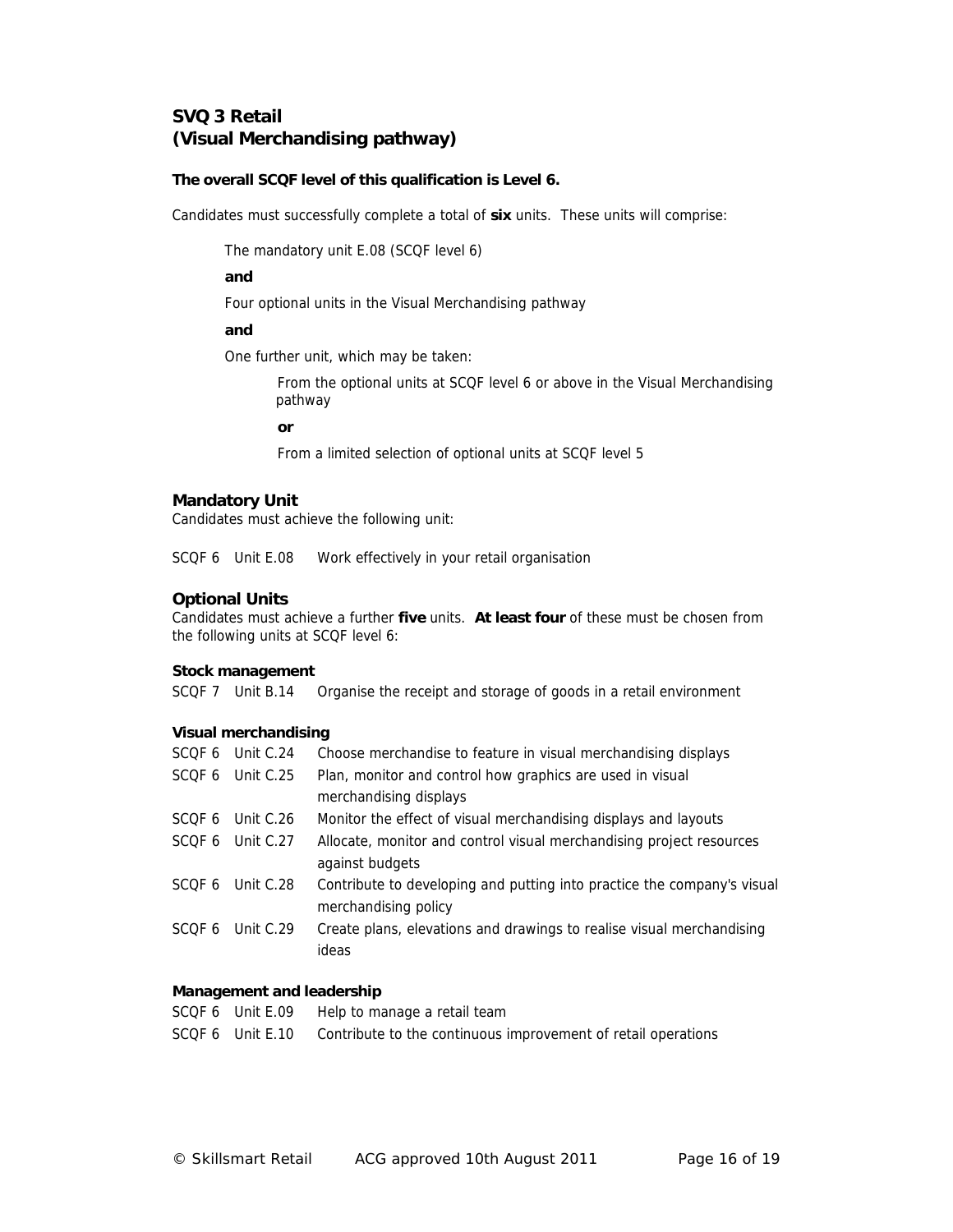# **SVQ 3 Retail (Visual Merchandising pathway)**

continued from previous page

A **maximum of one** unit can be chosen from the following units at **SCQF level 5:** 

#### **Visual merchandising**

|        | SCQF 5 Unit C.18 | Follow guidelines for planning and preparing visual merchandising |
|--------|------------------|-------------------------------------------------------------------|
|        |                  | displays                                                          |
|        | SCQF 5 Unit C.19 | Follow guidelines for dressing visual merchandising displays      |
|        | SCQF 5 Unit C.20 | Order graphic materials for visual merchandising displays         |
|        | SCOF 5 Unit C.21 | Dismantle and store visual merchandising displays                 |
| SCOF 5 | Unit C.22        | Make props for visual merchandising displays                      |
| SCQF 5 | Unit C.23        | Put visual merchandising displays together                        |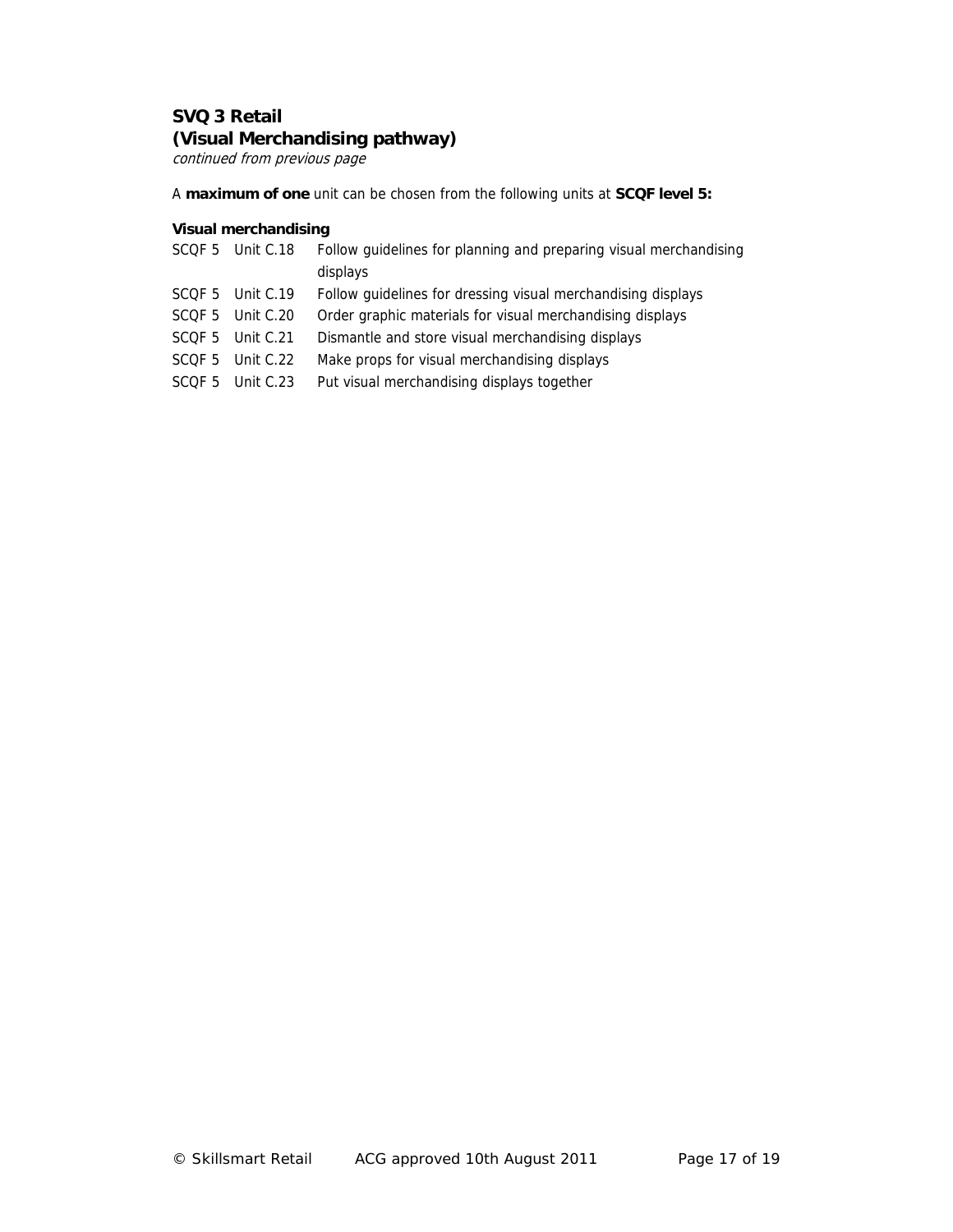# **SVQ 3 Retail (Management pathway)**

#### **The overall SCQF level of this qualification is Level 6.**

Candidates must successfully complete a total of **six** units. These units will comprise:

The mandatory unit E.08 (SCQF level 6)

**and** 

Five optional units from the Management pathway

# **Mandatory Unit**

Candidates must achieve the following unit:

SCQF 6 Unit E.08 Work effectively in your retail organisation

#### **Optional Units**

Candidates must achieve a further **five** units. **At least two** units must be chosen from the following grouping:

|        | SCOF 6 Unit E.10 | Contribute to the continuous improvement of retail operations |
|--------|------------------|---------------------------------------------------------------|
| SCOF 9 | Unit $E.13$      | Recruit, select and keep colleagues                           |
|        |                  | (CfA Business Skills @ Work)                                  |
|        | SCOF 8 Unit E.14 | Provide learning opportunities for colleagues                 |
|        |                  | (CfA Business Skills @ Work)                                  |
|        | SCOF 6 Unit E.15 | Develop productive working relationships with colleagues      |
|        |                  | (CfA Business Skills @ Work)                                  |
|        | SCOF 5 Unit E.16 | Allocate and check work in your team                          |
|        |                  | (CfA Business Skills @ Work)                                  |
|        |                  |                                                               |

Any remaining units must be chosen from the following units:

#### **Stock management**

| SCQF 7 Unit B.14 | Organise the receipt and storage of goods in a retail environment |
|------------------|-------------------------------------------------------------------|
| SCOF 7 Unit B.15 | Audit stock levels and stock inventories in a retail environment  |

# **Product expertise**

| Food and drink |                  |                                                                                     |
|----------------|------------------|-------------------------------------------------------------------------------------|
|                | SCQF 6 Unit B.22 | Monitor and help improve food safety in a retail environment                        |
| Sourcing       | SCOF 7 Unit B.16 | Source required goods and services in a retail environment                          |
| Merchandising  | SCQF 6 Unit C.13 | Maintain the availability of goods for sale to customers in a retail<br>environment |
|                |                  |                                                                                     |